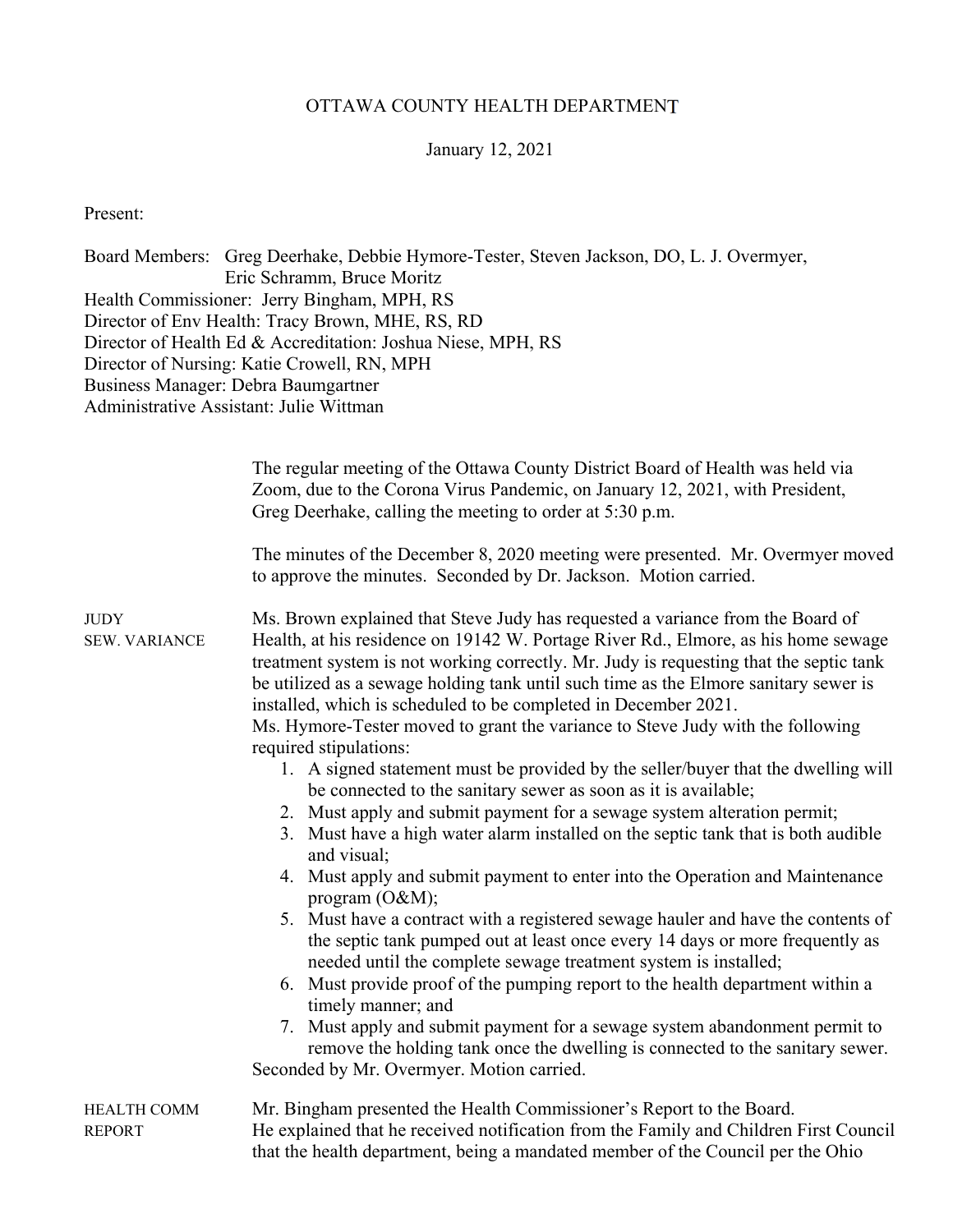|                                     | Revised Code, is required to pay a yearly fee which has been increased to \$2,000.00<br>in 2021.                                                                                                                                                                                                                                                                                                                                                                                                                 |
|-------------------------------------|------------------------------------------------------------------------------------------------------------------------------------------------------------------------------------------------------------------------------------------------------------------------------------------------------------------------------------------------------------------------------------------------------------------------------------------------------------------------------------------------------------------|
|                                     | He gave a brief update on recent COVID activities, presenting the most recent<br>COVID Dashboard. Mr. Bingham reported that the 1A tier of COVID vaccinations<br>are underway and should be completed this week, with 1B beginning next week.<br>Magruder Hospital and Kroger Pharmacy are the only other COVID vaccinators in<br>Ottawa County. A preregistration site has been created for the public to enter<br>information so that they can be contacted when there is vaccine available for their<br>shot. |
| PUBLIC COMMENT                      | No public in attendance.                                                                                                                                                                                                                                                                                                                                                                                                                                                                                         |
| <b>ACTIVITY REPORTS</b>             | Ms. Crowell presented the December 2020 Nursing Activity Report and Quarterly<br>Program Projections.<br>Ms. Brown presented the December 2020 Environmental Health Activity Report and<br>Quarterly Program Projections.<br>Mr. Niese gave the Board an update of the Health Education and Accreditation<br>Division.                                                                                                                                                                                           |
| <b>FISCAL REPORTS</b>               |                                                                                                                                                                                                                                                                                                                                                                                                                                                                                                                  |
| 1. HH Accts. Recv.                  | Ms. Baumgartner presented the December 2020 Home Health Accounts Receivable<br>Report.                                                                                                                                                                                                                                                                                                                                                                                                                           |
| 2. Financial Report                 | Ms. Baumgartner presented the December 2020 Board of Health Financial Report.                                                                                                                                                                                                                                                                                                                                                                                                                                    |
| <b>GRANTS /</b><br><b>CONTRACTS</b> | Mr. Bingham reported on the following grants and contracts:                                                                                                                                                                                                                                                                                                                                                                                                                                                      |
| 1.2021 RVI                          | Requested Board approval to renew the contract with Riverview Industries (RVI) for<br>custodial service for the health department. Ms. Hymore-Tester moved to authorize<br>Mr. Bingham to renew the RVI contract, with an increase to \$89.69 per night.<br>Seconded by Dr. Jackson Motion carried.                                                                                                                                                                                                              |
| 2. 2021 FP Mailing Sol.             | Requested Board approval to enter into a contract with FP Mailing Solutions to lease<br>a new postage meter. Ms. Hymore-Tester moved to authorize Mr. Bingham to enter<br>into a contract with FP Mailing Solutions for a postage meter. Seconded by<br>Dr. Jackson. Motion carried.                                                                                                                                                                                                                             |
| 3. 2022 PHEP                        | Requested Board approval to reapply to ODH for the 2022 Public Health Emergency<br>Preparedness (PHEP) Grant. Dr. Jackson moved to authorize Mr. Bingham to reapply<br>for the 2022 PHEP Grant. Seconded by Mr. Schramm. Motion carried.                                                                                                                                                                                                                                                                         |
| 4. 2021 Mosquito                    | Requested Board approval to apply to the Ohio EPA for the 2021 Mosquito Grant,<br>which would be for mosquito surveillance, trapping, larvicide, and educational<br>outreach. Dr. Jackson moved to authorize Mr. Bingham to apply for the 2021<br>Mosquito Grant. Seconded by Mr. Schramm. Motion carried.                                                                                                                                                                                                       |
| 5. 2021 IT - Co Comm                | Requested Board approval to renew the contract with the Ottawa County<br>Commissioners for IT support, based on hourly rate and fringe benefits of the<br>employees utilized. Ms. Hymore-Tester moved to authorize Mr. Bingham to renew                                                                                                                                                                                                                                                                          |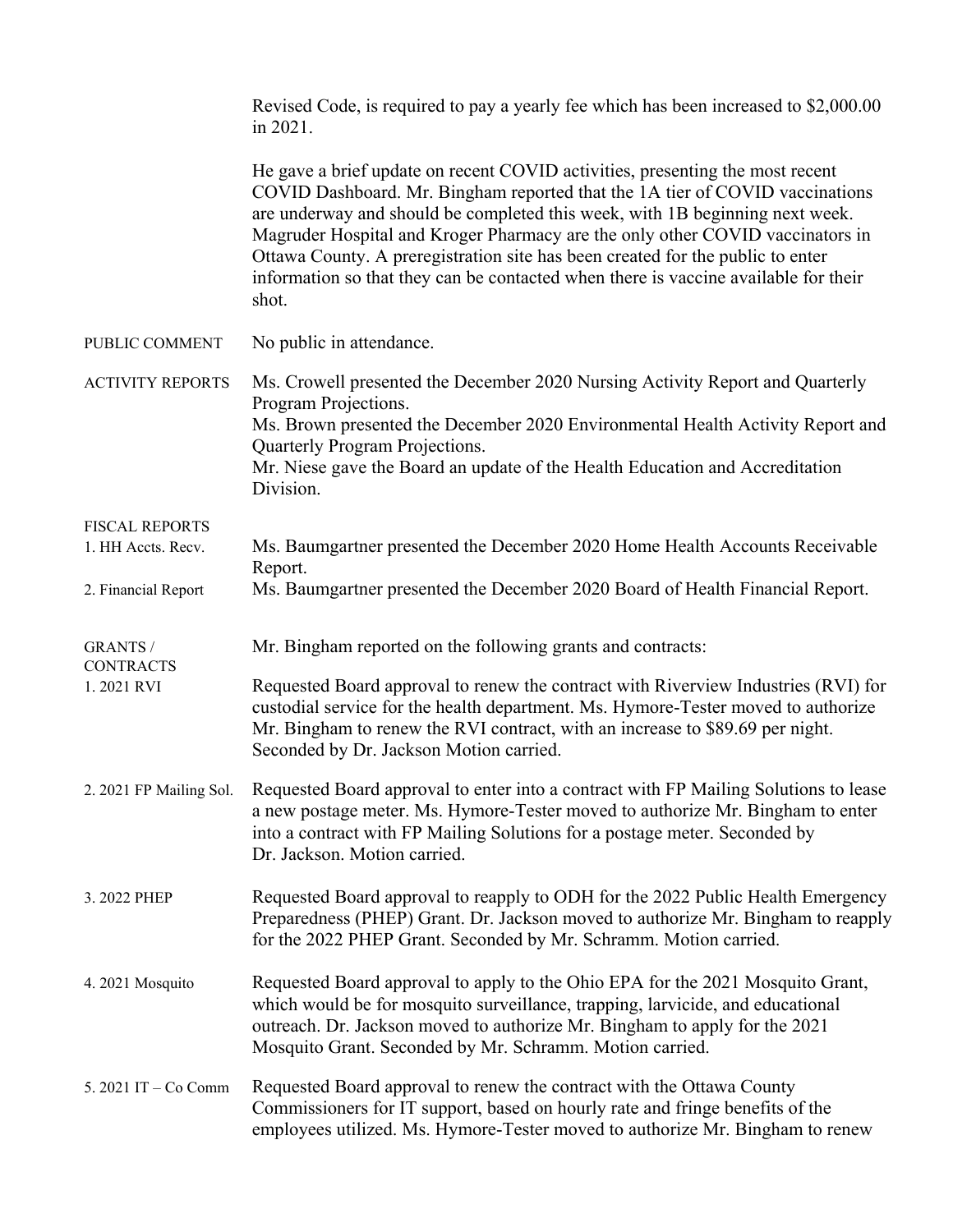|                                                       | the IT contract with the Ottawa County Commissioners. Seconded by Mr. Overmyer.<br>Motion carried.                                                                                                                                                                                                                                                                                                         |                            |  |  |
|-------------------------------------------------------|------------------------------------------------------------------------------------------------------------------------------------------------------------------------------------------------------------------------------------------------------------------------------------------------------------------------------------------------------------------------------------------------------------|----------------------------|--|--|
|                                                       | 6. 2021 HR – Co Comm Requested Board approval to renew the contract with the Ottawa County<br>Commissioners for Human Resource support, based on the hourly rate and fringe<br>benefits of the Ottawa County Human Resources (HR) Director. Dr. Jackson moved<br>to authorize Mr. Bingham to renew the HR contract with the Ottawa County<br>Commissioners. Seconded by Ms. Hymore-Tester. Motion carried. |                            |  |  |
| 2021 MILEAGE<br><b>REIMBURSEMENT</b>                  | Mr. Bingham reminded Board members that the Board's policy for mileage<br>reimbursement of personal autos used for Board business is the IRS mileage rate.<br>The IRS mileage rate decreased from 57.5 to 56 cents per mile, effective<br>January 1, 2021.                                                                                                                                                 |                            |  |  |
| FINANCE COMM.                                         | Mr. Bingham reminded the Finance Committee that they will need to meet prior to<br>the next Board Meeting so that a 2022 Budget can be presented for approval in<br>February.                                                                                                                                                                                                                              |                            |  |  |
| <b>MEETINGS</b>                                       | There are no meetings scheduled for January 2021, due to the COVID-19 Pandemic.                                                                                                                                                                                                                                                                                                                            |                            |  |  |
| <b>BILL APPROVALS</b>                                 | Ms. Hymore-Tester moved to pay the bills. (Attached) Seconded by Mr. Overmyer.<br>Motion carried.                                                                                                                                                                                                                                                                                                          |                            |  |  |
|                                                       | February 9, 2021 at 5:30 p.m.                                                                                                                                                                                                                                                                                                                                                                              |                            |  |  |
| Being no further business, the meeting was adjourned. |                                                                                                                                                                                                                                                                                                                                                                                                            |                            |  |  |
|                                                       | Respectfully Submitted,                                                                                                                                                                                                                                                                                                                                                                                    |                            |  |  |
|                                                       | Gerald W. Bingham, MPH, RS<br><b>Health Commissioner</b><br>Secretary                                                                                                                                                                                                                                                                                                                                      | Greg Deerhake<br>President |  |  |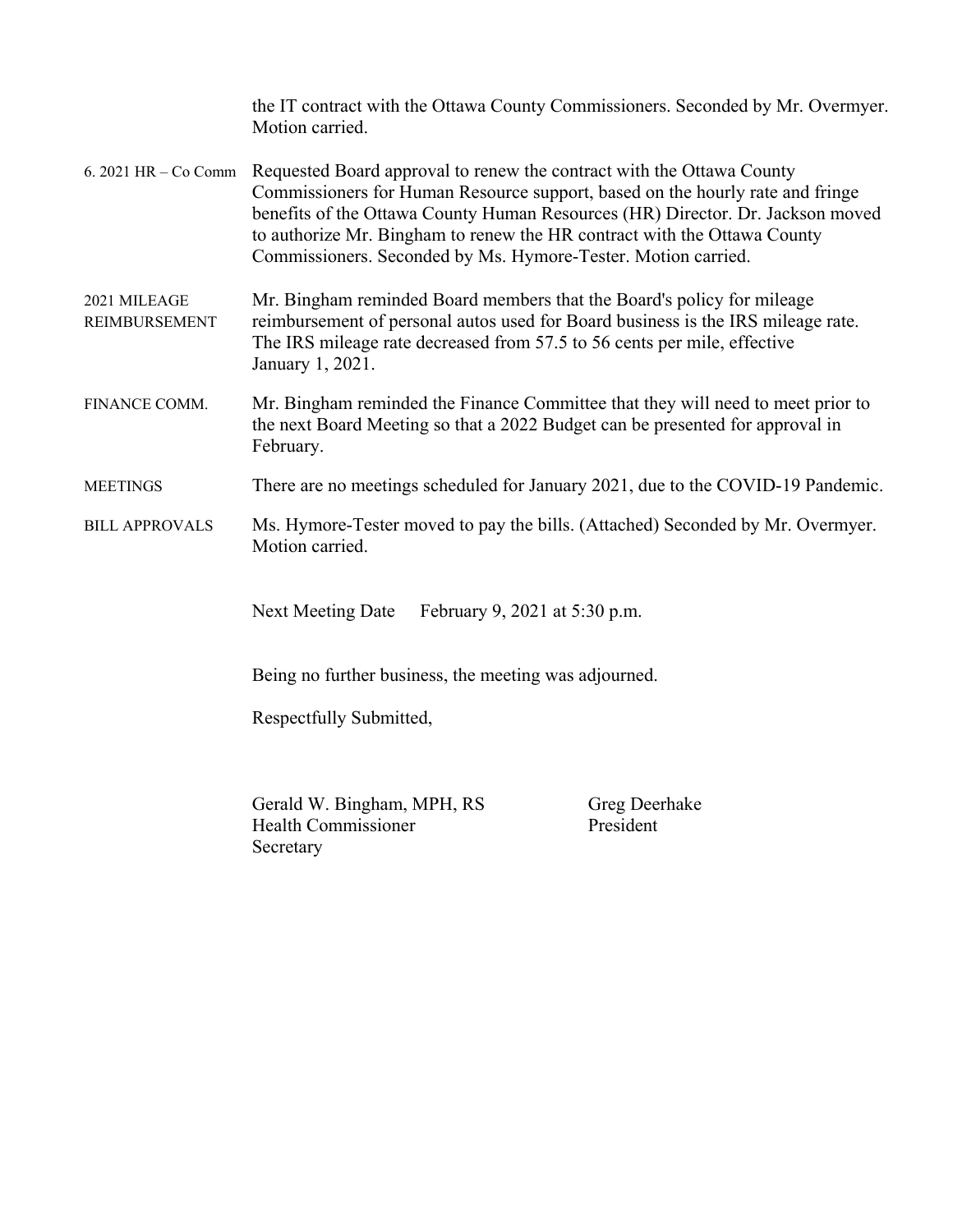## BILLS PAID JANUARY 2021

| <b>ALLSHRED SERVICES</b><br><b>SHREDDING</b> | \$62.85     | OHIO DIVISION OF REAL ESTATE<br><b>BURIAL PERMIT</b> | \$2.50       |
|----------------------------------------------|-------------|------------------------------------------------------|--------------|
| AMAZON CAPITAL SERVICES, INC.                | \$1,629.11  | OHIO TELECOM                                         | \$99.95      |
| SUPPLIES FOR DECEMBER                        |             | FIBER CONCT 01/15-02/15                              |              |
| <b>AOHC</b>                                  |             | OTTAWA COUNTY COMMISSIONERS                          |              |
|                                              | \$120.00    |                                                      | \$675.05     |
| SKILLSOFT TRNG - 2021                        |             | WORKERS COMP ADMIN FEE                               |              |
| <b>BINGHAM</b>                               | \$33.35     | OTTAWA COUNTY FCFC                                   | \$2,000.00   |
| <b>TRAVEL - DECEMBER</b>                     |             | 2021 FCFC DUES                                       |              |
| <b>BROWN</b>                                 | \$175.38    | <b>OVERMYER</b>                                      | \$80.00      |
| TRAVEL - DECEMBER                            |             | BOARD MTG 01/12/21                                   |              |
| CASTALIA TRENCHING & READY MIX               | \$34,900.00 | P.T. SERVICE INC.                                    | \$153.00     |
| SEPTIC SYSTEM WPCLF                          |             | PT SRVC FOR 12/20                                    |              |
| CDW-G GOVERNMENT, INC                        | \$996.00    | <b>PERS</b>                                          | \$8,277.48   |
| CT COMPUTER EQUIPMENT                        |             | PERS PAYMENT JANUARY                                 |              |
| CENTER FOR DISEASE DETECTION, LLC            | \$12.50     | <b>PITNEY BOWES</b>                                  | \$105.00     |
| FP LAB FEES                                  |             | POSTAGE MACH LEASE 12/20                             |              |
| CONCORDANCE HEALTHCARE                       | \$74.61     | <b>POSTMASTER</b>                                    | (\$2,400.00) |
| SUPPLIES FOR DECEMBER                        |             | CANCELLED CHECK                                      |              |
| CONTROL SOLUTIONS, INC.                      | \$1,650.00  | PUBLIC ENTITIES POOL OF OHIO                         | \$3,905.00   |
| IMM EQUIPMENT-COOLERS                        |             | PUBLIC ENTITIES POOL INS.                            |              |
| <b>CROWELL</b>                               | \$62.68     | <b>REDMOND</b>                                       | \$27.60      |
| <b>TRAVEL - DECEMBER</b>                     |             | <b>TRAVEL - DECEMBER</b>                             |              |
| <b>DEERHAKE</b>                              | \$80.00     | <b>ROBERTS</b>                                       | \$189.75     |
| BOARD MTG 01/12/21                           |             | COVID-19 CT-DECEMBER                                 |              |
| DELL USA L.P.                                | \$11,200.00 | <b>RUSH</b>                                          | \$103.50     |
| <b>EQUIPMENT</b>                             |             | TRAVEL - DECEMBER                                    |              |
| <b>FACER</b>                                 | \$269.10    | SANOFI PASTEUR, INC.                                 | \$1,211.62   |
| <b>TRAVEL - DECEMBER</b>                     |             | PENTACEL/IPOL                                        |              |
| <b>FOX</b>                                   | \$68.43     | <b>SCHRAMM</b>                                       | \$80.00      |
| TRAVEL - DECEMBER                            |             | BOARD MTG 01/12/21                                   |              |
| FP MAILING SOLUTIONS                         | \$2,400.00  | <b>SEGAARD</b>                                       | \$4.60       |
| <b>REFILL POSTAGE METER</b>                  |             | TRAVEL - DECEMBER                                    |              |
| <b>HELMER</b>                                | \$5,246.44  | SHOPLET.COM                                          | \$298.06     |
| IMM EQUIPMENT-REFRIG                         |             | SUPPLIES FOR DECEMBER                                |              |
| <b>HYMORE-TESTER</b>                         | \$80.00     | STERLING PC MAINTENANCE SOLUTIONS                    | \$530.00     |
| BOARD MTG 01/12/21                           |             | COMPUTER CONTRACT                                    |              |
| <b>JACKSON</b>                               | \$80.00     | THE BEACON                                           | \$29.74      |
| BOARD MTG 01/12/21                           |             | LEGAL NOTICE RES 2021-01                             |              |
| JEFF KURAS EXCAVATING, LLC                   | \$10,922.50 | TREASURER OF STATE                                   | \$210.00     |
| <b>SEWAGE SYSTEM WPCLF</b>                   |             | <b>MARCS RADIOS</b>                                  |              |
| <b>KROGER</b>                                | \$7.99      | TREASURER, STATE OF OHIO                             | \$220.00     |
| SUPPLIES - DECEMBER                          |             | 4TH QTR CAMP CERTS                                   |              |
| LOCAL PUBLIC HEALTH SRVS                     | \$8,037.00  | TREASURER, STATE OF OHIO                             | \$84.00      |
| 2021 IMM. BILLING                            |             | 4TH QTR FSO CERTS                                    |              |
| <b>MCCLOSKEY</b>                             | \$20.13     | TREASURER, STATE OF OHIO                             | \$1,515.00   |
| TRAVEL - DECEMBER                            |             | 4TH QTR SEWAGE CERTS                                 |              |
| <b>MORITZ</b>                                | \$80.00     | TREASURER, STATE OF OHIO                             | \$8,109.52   |
| BOARD MTG 01/12/21                           |             | 4TH QTR VITAL STATS 2020                             |              |
|                                              |             |                                                      |              |

| ALLSHRED SERVICES                 | \$62.85     | OHIO DIVISION OF REAL ESTATE      | \$2.50       |  |
|-----------------------------------|-------------|-----------------------------------|--------------|--|
| <b>SHREDDING</b>                  |             | <b>BURIAL PERMIT</b>              |              |  |
| AMAZON CAPITAL SERVICES, INC.     | \$1,629.11  | OHIO TELECOM                      | \$99.95      |  |
| SUPPLIES FOR DECEMBER             |             | FIBER CONCT 01/15-02/15           |              |  |
| AOHC                              | \$120.00    | OTTAWA COUNTY COMMISSIONERS       | \$675.05     |  |
| SKILLSOFT TRNG - 2021             |             | <b>WORKERS COMP ADMIN FEE</b>     |              |  |
| BINGHAM                           | \$33.35     | OTTAWA COUNTY FCFC                | \$2,000.00   |  |
| TRAVEL - DECEMBER                 |             | 2021 FCFC DUES                    |              |  |
| BROWN                             | \$175.38    | <b>OVERMYER</b>                   | \$80.00      |  |
| <b>TRAVEL - DECEMBER</b>          |             | BOARD MTG 01/12/21                |              |  |
| CASTALIA TRENCHING & READY MIX    | \$34,900.00 | P.T. SERVICE INC.                 | \$153.00     |  |
| SEPTIC SYSTEM WPCLF               |             | PT SRVC FOR 12/20                 |              |  |
| CDW-G GOVERNMENT, INC             | \$996.00    | <b>PERS</b>                       | \$8,277.48   |  |
| CT COMPUTER EQUIPMENT             |             | PERS PAYMENT JANUARY              |              |  |
| CENTER FOR DISEASE DETECTION, LLC | \$12.50     | PITNEY BOWES                      | \$105.00     |  |
| FP LAB FEES                       |             | POSTAGE MACH LEASE 12/20          |              |  |
| CONCORDANCE HEALTHCARE            | \$74.61     | <b>POSTMASTER</b>                 | (\$2,400.00) |  |
| SUPPLIES FOR DECEMBER             |             | <b>CANCELLED CHECK</b>            |              |  |
| CONTROL SOLUTIONS, INC.           | \$1,650.00  | PUBLIC ENTITIES POOL OF OHIO      | \$3,905.00   |  |
| <b>IMM EQUIPMENT-COOLERS</b>      |             | PUBLIC ENTITIES POOL INS.         |              |  |
| CROWELL                           | \$62.68     | <b>REDMOND</b>                    | \$27.60      |  |
| TRAVEL - DECEMBER                 |             | TRAVEL - DECEMBER                 |              |  |
| DEERHAKE                          | \$80.00     | <b>ROBERTS</b>                    | \$189.75     |  |
| BOARD MTG 01/12/21                |             | COVID-19 CT-DECEMBER              |              |  |
| DELL USA L.P.                     | \$11,200.00 | <b>RUSH</b>                       | \$103.50     |  |
| <b>EQUIPMENT</b>                  |             | <b>TRAVEL - DECEMBER</b>          |              |  |
| <b>FACER</b>                      | \$269.10    | SANOFI PASTEUR, INC.              | \$1,211.62   |  |
| <b>TRAVEL - DECEMBER</b>          |             | PENTACEL/IPOL                     |              |  |
| <b>FOX</b>                        | \$68.43     | <b>SCHRAMM</b>                    | \$80.00      |  |
| TRAVEL - DECEMBER                 |             | BOARD MTG 01/12/21                |              |  |
| FP MAILING SOLUTIONS              | \$2,400.00  | <b>SEGAARD</b>                    | \$4.60       |  |
| REFILL POSTAGE METER              |             | <b>TRAVEL - DECEMBER</b>          |              |  |
| HELMER                            | \$5,246.44  | SHOPLET.COM                       | \$298.06     |  |
| IMM EQUIPMENT-REFRIG              |             | SUPPLIES FOR DECEMBER             |              |  |
| HYMORE-TESTER                     | \$80.00     | STERLING PC MAINTENANCE SOLUTIONS | \$530.00     |  |
| BOARD MTG 01/12/21                |             | COMPUTER CONTRACT                 |              |  |
| JACKSON                           | \$80.00     | THE BEACON                        | \$29.74      |  |
| BOARD MTG 01/12/21                |             | LEGAL NOTICE RES 2021-01          |              |  |
| JEFF KURAS EXCAVATING, LLC        | \$10,922.50 | <b>TREASURER OF STATE</b>         | \$210.00     |  |
| <b>SEWAGE SYSTEM WPCLF</b>        |             | <b>MARCS RADIOS</b>               |              |  |
| KROGER                            | \$7.99      | TREASURER, STATE OF OHIO          | \$220.00     |  |
| SUPPLIES - DECEMBER               |             | 4TH QTR CAMP CERTS                |              |  |
| LOCAL PUBLIC HEALTH SRVS          | \$8,037.00  | TREASURER, STATE OF OHIO          | \$84.00      |  |
| 2021 IMM. BILLING                 |             | 4TH QTR FSO CERTS                 |              |  |
| MCCLOSKEY                         | \$20.13     | TREASURER, STATE OF OHIO          | \$1,515.00   |  |
| <b>TRAVEL - DECEMBER</b>          |             | 4TH QTR SEWAGE CERTS              |              |  |
| MORITZ                            | \$80.00     | TREASURER, STATE OF OHIO          | \$8,109.52   |  |
| BOARD MTG 01/12/21                |             | 4TH QTR VITAL STATS 2020          |              |  |